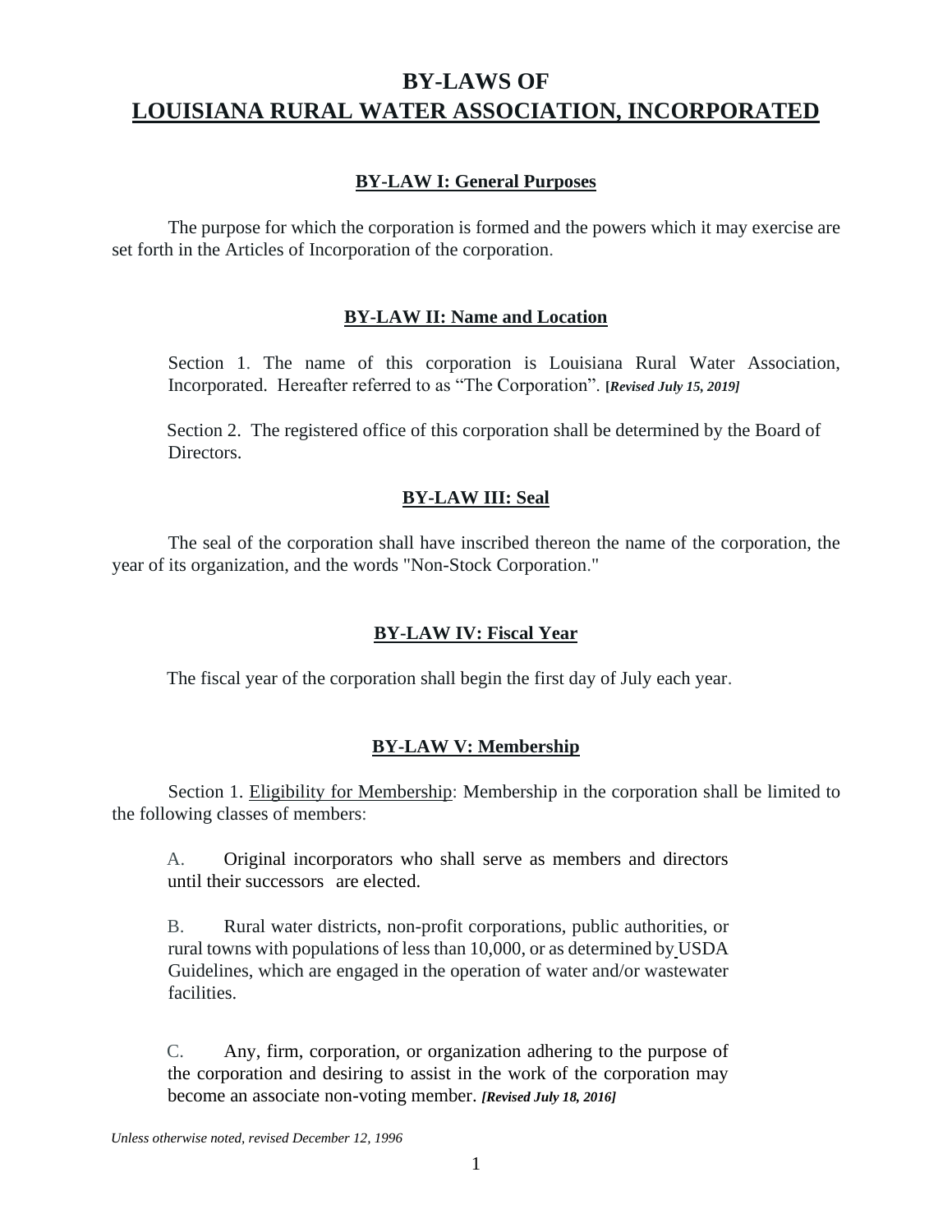D. Any individual adhering to the purpose of the corporation and desiring to assist in the work of the corporation may become an individual nonvoting member. You must be an employee of a current LRWA member water/wastewater system or Associate Member.

Section 2. Application for Membership: Each applicant shall furnish the corporation with its name, mailing address, and occupation with a written request to the corporation for membership in the corporation. The initial membership fee and first year's annual dues shall accompany the written request.

Section 3. Delegates: Each member in Section l.B of By-Law V shall select a delegate and an alternate delegate to represent each member at any membership meeting of the corporation. Each member of the corporation shall have one delegate and one vote at any membership meeting of the corporation.

Section 4. Membership Fees: Membership fees for voting and non-voting members shall be such amounts as are, from time to time, set by the Board of Directors. *[Revised 7-14-03]*

Section 5. Termination of Membership: The failure to pay all fees and other charges within 90 days after they are due shall constitute a termination of that membership, provided the corporation notifies the member of the amount of the delinquency and the date of the pending termination. Such notice shall be mailed at least 30 days prior to the expiration of the 90-day period. Upon payment the membership may be reinstated. *[Revised July 18, 2016]*

Section 6. Liability of Members: The property of the members of the corporation shall be exempt from execution for the debts and liabilities of the corporation.

Section 7. Residency of Members: Members who serve customers in more than one LRWA district shall be deemed to be located within the LRWA district that encompasses their primary domicile*.* **[***Revised July 19, 2010***]**

# **BY-LAW VI: Meeting of Members**

Section 1. Annual Meeting: The annual membership meeting of the corporation shall be held to coincide with the date of the corporation's annual convention at the time and place as designated by the Board of Directors in the formal notice of the meeting:

- A. Call to Order: Report by Secretary of members present and determination of a quorum.
- B. Reading of Notice of Meeting.
- C. Reading and approval of minutes of last membership meeting.
- D. Presentation of financial report of the corporation.
- E. Reports of Directors and committees.
- F. Election of Directors.
- G. Unfinished and new business.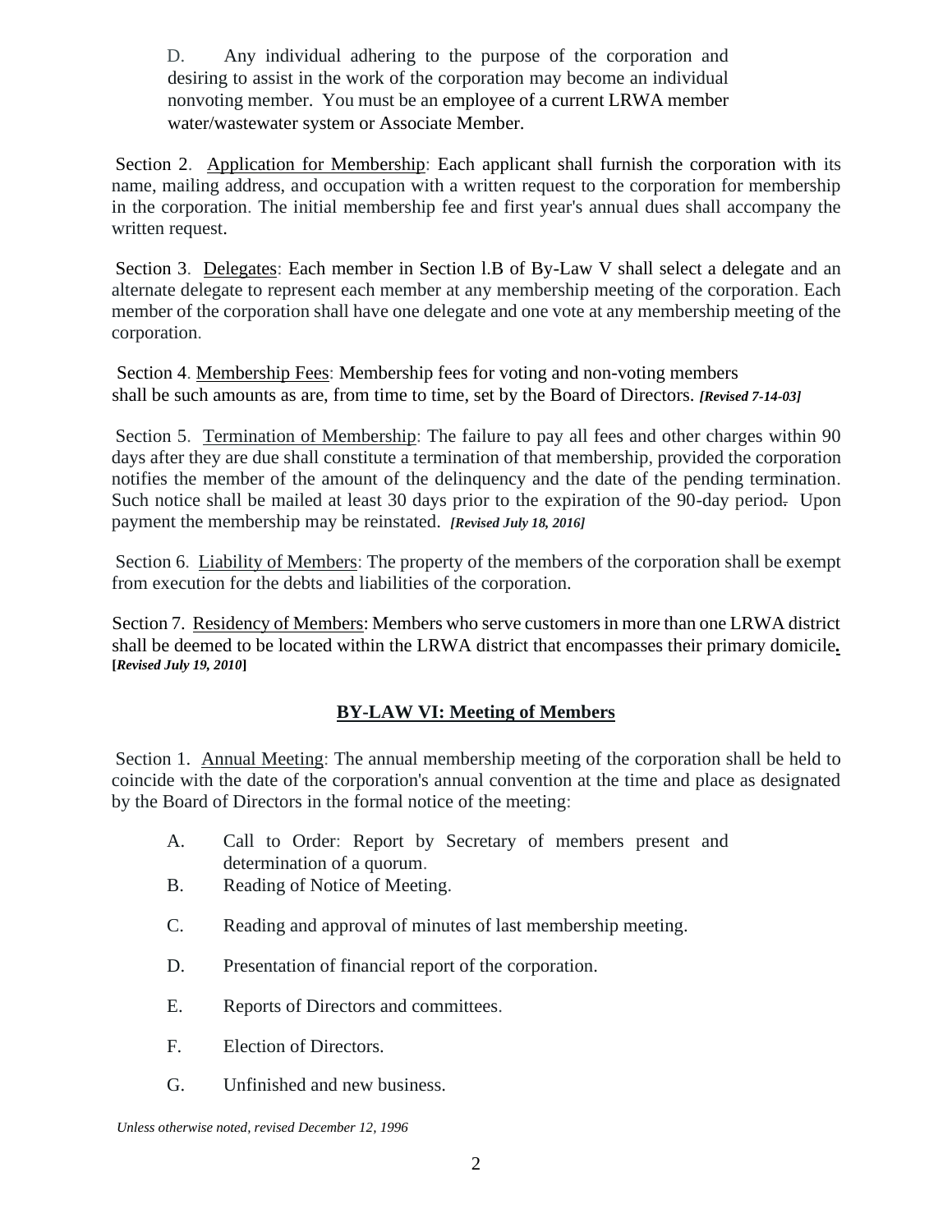Section 2. Special Meetings: Special membership meetings may be called at any time by the action of a majority of the Board of Directors, and such special membership meetings must be called whenever a petition requesting such membership meeting is signed by at least 10% of the voting membership and presented to the Secretary of the Board of Directors. The purpose of the special membership meeting shall be stated in the notice, and no business except that shown in the notice shall be transacted at the special membership meeting.

Section 3. Notice of Meeting: A written notice stating the date, time, place, purpose, and agenda of the meeting shall be mailed or electronically sent to each member at his/her address as shown on the books and records of the corporation at least 10 days and not more than 50 days prior to the date of any annual or special membership meeting. *[Revised July 18, 2016]*

Section 4. Quorum: Except as provided in Section 2 of By-Law VII, at any membership meeting, the delegates present in person and/or by proxy shall constitute a quorum for the transaction of any business which may properly come before the membership meeting. Prior to the membership meeting, all delegates will file with the Secretary of the Board of Directors an instrument, signed by the President, Vice-President, Secretary, Mayor, Town/City Clerk, or Chairperson of the member authorizing the delegate to cast that member's vote.

Section 5. Voting: Except as provided in Sections 2 and 9 of By-Law VII, all matters presented at the annual or a special membership meeting shall be decided by a majority vote of the delegates present in person and/or by proxy.

Section 6. Proxy: A member shall have the right to cast his/her/its vote in person or by proxy duly authorized in writing and signed by the President, Vice-President, Secretary, Mayor, Town/City Clerk, or Chairperson of the member authorizing such proxy and filed with the Secretary of the Board of Directors before the membership meeting.

- A. A member shall have the right to cast its vote in person or by proxy. **[***Revised July 19, 2010***]**
- B. A designation of a proxy shall be on a written form approved and promulgated by the secretary of the corporation. The proxy form shall be signed by a duly authorized officer or public official of the member system**. [***Revised July 19, 2010***]**
- C. All proxy forms shall be filed with the secretary of the corporation. Upon receipt of the proxy form, the secretary of the corporation, or his designee shall note thereon the date of receipt. **[***Revised July 18, 2016*]
- D. All proxy forms received by the secretary of the corporation shall be presumed to be valid; provided, however, the secretary, or his designee, at his discretion, may inquire into the validity of any proxy form. **[***Revised July 18, 2016***]**

*Unless otherwise noted, revised December 12, 1996*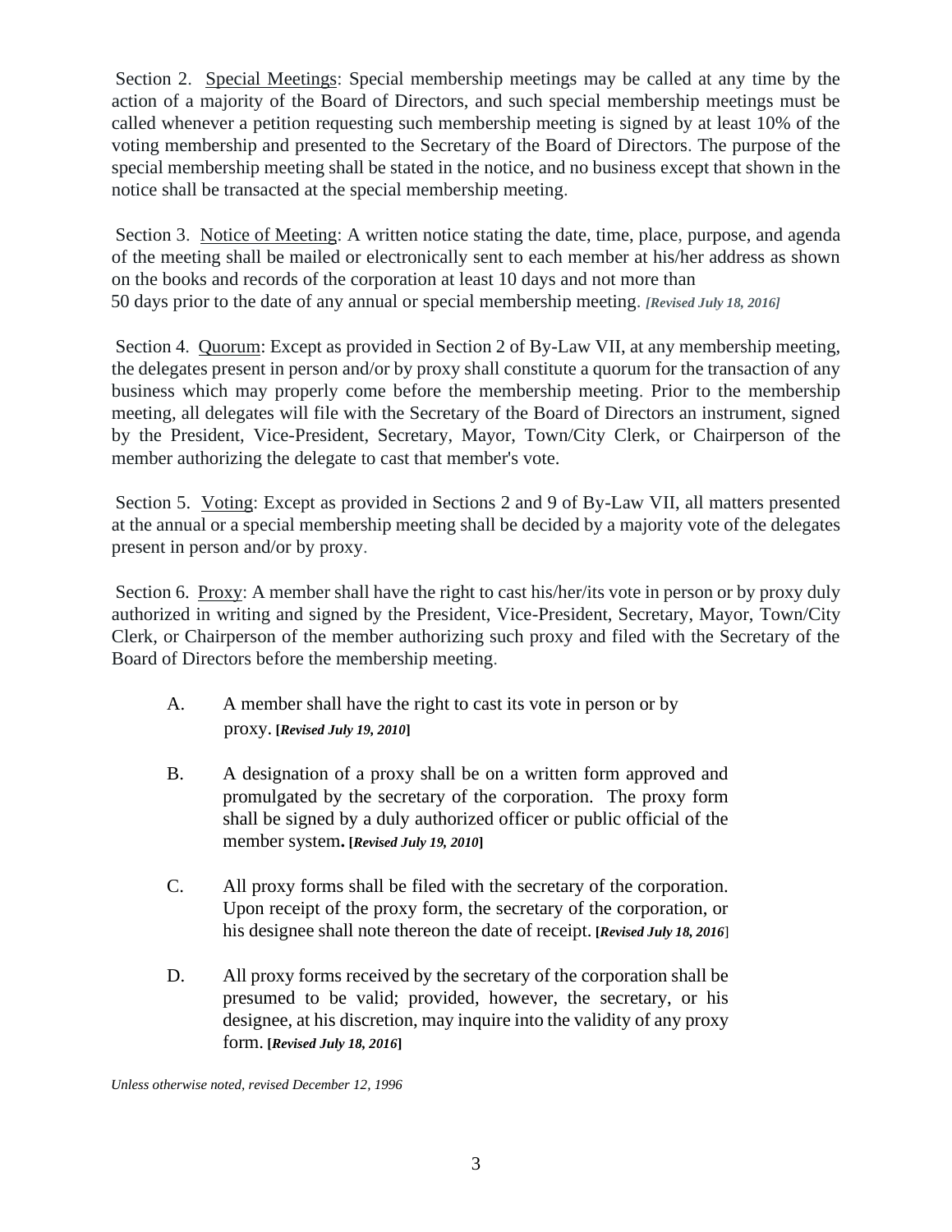# **BY-LAW VII: Board of Directors and Executive Committee**

#### Section 1. Number and General Powers: **[***Revised July 19, 2010***]**

- A. The affairs of the corporation shall be managed by a Board of Directors.
- B. The Board of Directors shall be composed of sixteen (16) members who shall be called directors. Directors shall, in addition to managing the corporation, represent the members of the district from which they are elected.

#### Section 2. Composition of Board and Eligibility: *[Revised July 19, 2010]*

- A. The Board of Directors shall be composed of directors elected from eight LRWA districts within the state of Louisiana.
- B. Said eight LRWA districts shall coincide with the State Planning and Development Districts designated in La. Rev. Stat. 33:140.62 as of April 5, 2002. Subsequent changes to this or other statutes concerning the boundaries or numbers of State Planning and Development Districts shall not affect the boundaries or numbers of LRWA districts.
- C. Each LRWA district shall elect two (2) directors to the Board of Directors in accordance with the provisions of §4 of this by-law.

#### Section 3. Qualifying to Run for Office: *[Revised July 15, 2019]*

- A. Qualifying to run for office as a Director, a person must follow these Guidelines set forth:
	- 1. Fill out a Pre-Qualification Application.
	- 2. Applications can be obtained online.
	- 3. Applications will be accepted between April  $1<sup>st</sup>$  thru April  $30<sup>th</sup>$ of the current year.
	- 4. Application must be received by the April  $30<sup>th</sup>$  deadline.
	- 5. Application must be verified by the Secretary to determine if applicant is qualified to run for Director.

#### Section 4. Qualification to Serve **[***Revised July 19, 2010***]**

- A. To Qualify to serve as a Director, a person must meet the following qualifications:
- 1. Be a natural person;
- 2. Be either: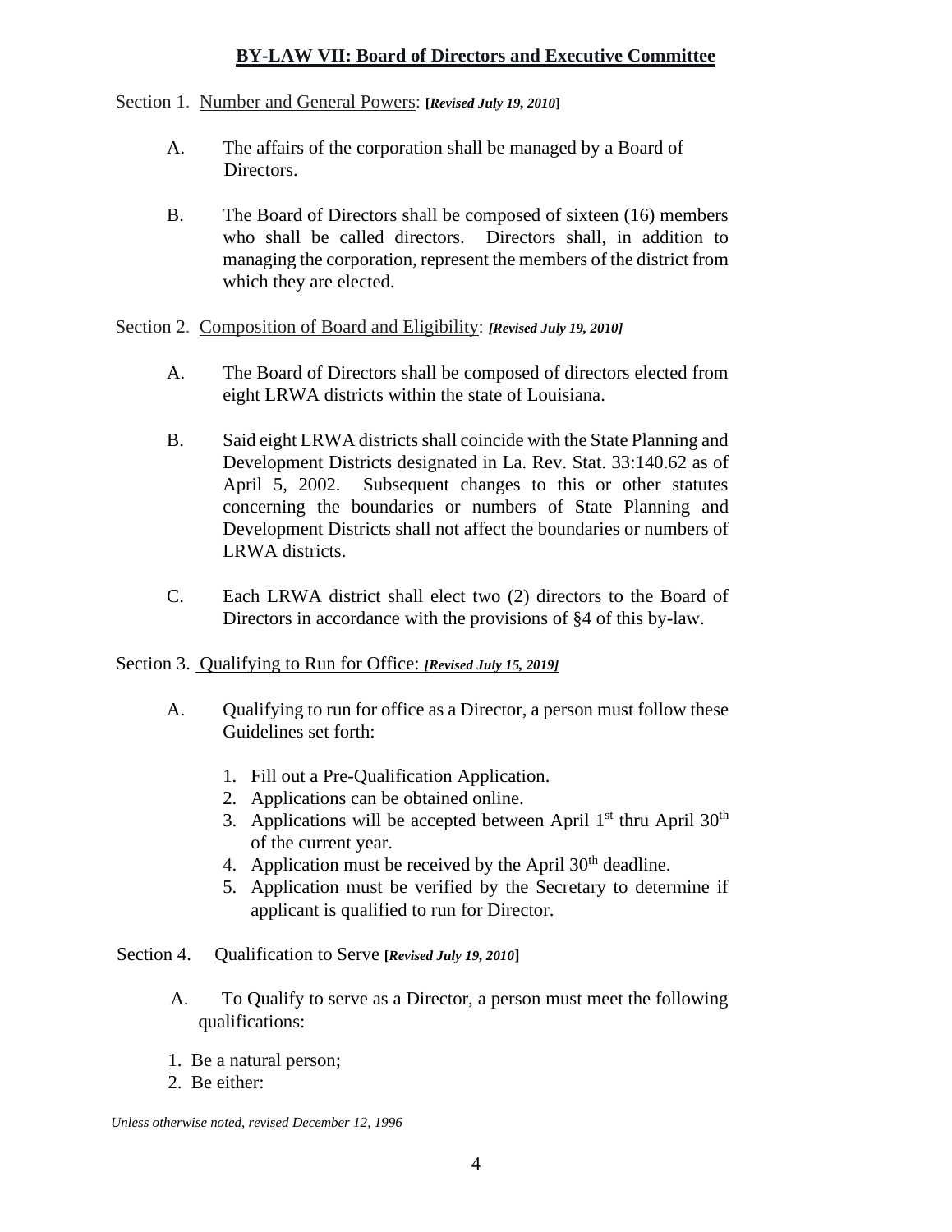- a) A person Certified by LDH in the production, distribution, treatment or collection of water or wastewater and employed by a member system holding membership under By-law V, Section 1-B within the district he or she represents; or
- b) A person Certified by LDH shall hold current and valid certification(s) of the required category (s) at or above the level required for the total system and individual facility and designated by a member system holding membership under By-law V, Section 1-B within the district he or she represents; or *[Revised July 18, 2016]*
- c) A member of the board of directors or the governing authority of a member system holding membership under By-law V, Section 1-B within the district he represents. For purposes of this subsection, a chairman, president or mayor of a governing authority shall be deemed a member of the governing authority; and

3. *Not be a vendor-company and/or contractor, or an employee of a vendor-company and/or contractor, that provides services to the water and /or wastewater industry. This qualification shall be effective on July 18, 2022. All board members who began serving on the board prior to July 18, 2022, shall be exempt from the qualification requirement contained in this sub-paragraph.*

4. Not be a current employee of the corporation, nor a former employee of the corporation who was terminated by the corporation for any reason whatsoever; nor a former employee that has been employed with the corporation for the previous 2 years. *[Revised July 15, 2019]*

- 5. Not be a person convicted of a felony. *[Revised July 15, 2919]*
- B. Once elected, a director must continue to meet the qualifications of a director contained in these by-laws, otherwise, he or she shall be removed from office.

Section 5. Nomination and Election of Directors *and NRWA Director [Revised July 19, 2010]* LRWA By-Laws Comm/BOD recommendations 12/5/19

- *A.* All Candidates *for the board of directors* **must PRE-QUALIFY by submitting a Pre-Qualification Application** *between April 1st and 30th of current year*. *All candidates for NRWA Director must PRE-QUALIFY by submitting a written notice of their intent to qualify and a short biography between April 1st and 30th of current year. [Revised October 12, 2020-LRWA Membership]*
- B. The secretary of the corporation shall certify to the membership the qualifications of all nominees. The secretary of the corporation may require a nominee to provide proof of his qualifications in the form of written or oral evidence or attestations.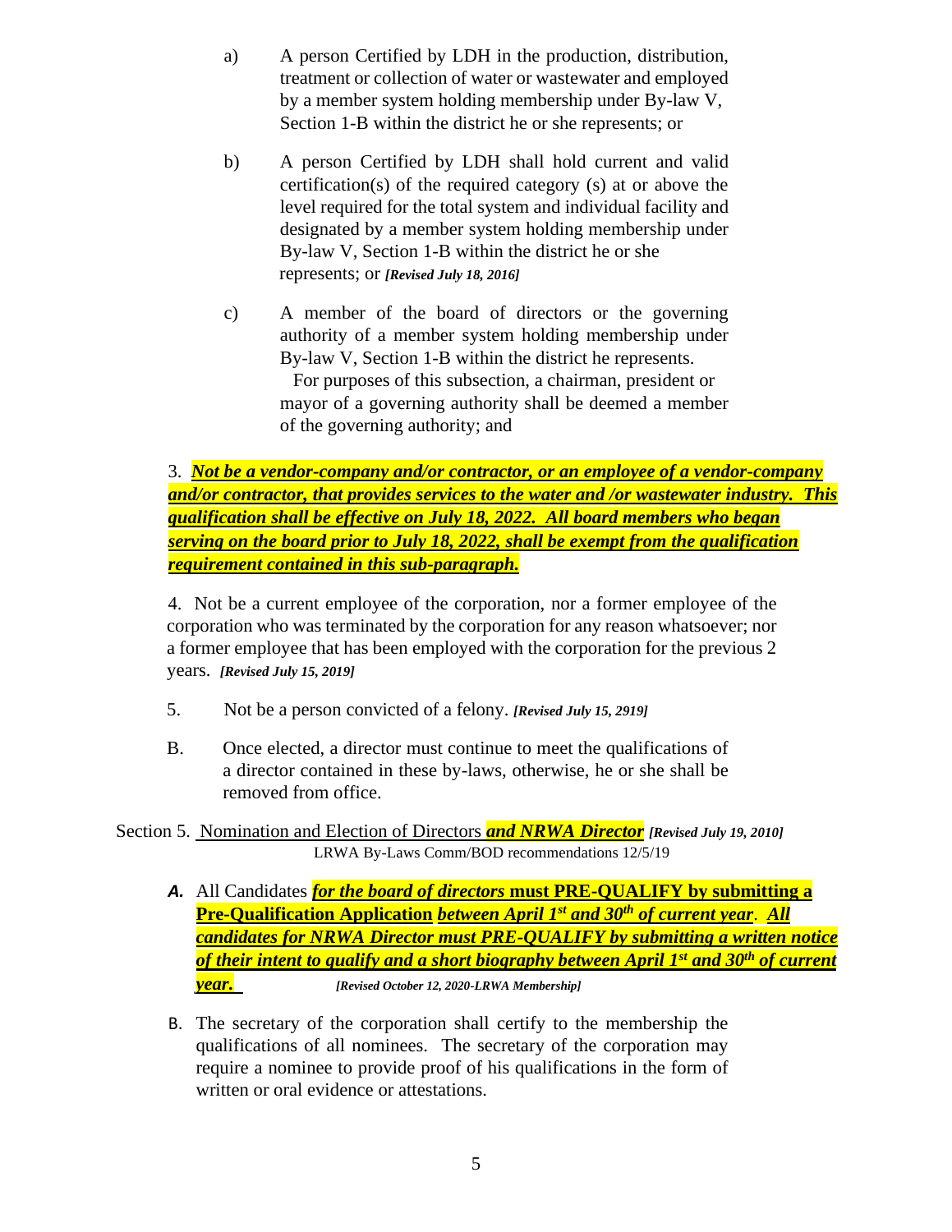- C. After the certification of qualifications of nominees has been completed, an election between all qualified nominees for each district shall proceed at the annual membership meeting as follows:
	- 1. Only delegates representing member systems residing within the district for which a director is to be elected shall be entitled to vote in the election between nominees.
	- 2. Delegates shall vote by secret ballot, indicating thereon his or her name, the name of his or her own member system and his or her vote.

3. If the delegate is represented by proxies for other member systems residing within the district for which a director is to be elected, the delegate may cast additional votes on the ballot for one or more nominees up to the number of proxies he or she holds. *[Revised July 7, 2014]*

4. Voting shall continue until one nominee receives the majority of the votes cast by delegates. *[Revised July 18, 2016]*

D. If only one qualified candidate is nominated for director, no election shall be required, and the presiding officer shall acclaim the qualified nominee elected.

Section 6.Meetings:

A. Regular Meetings: The Board of Directors shall meet annually immediately following the annual membership meeting for the purpose of reorganizing the Board and for such other business as is required. There shall be at least one other regular meeting of the Board of Directors upon written notice by the President.

B. Special Meetings: The Board of Directors shall meet upon call by the President, any three members of the Executive Committee, or any five members of the Board of Directors.

C. Notice of Meeting: A written notice stating the time, date, place, purpose, and agenda of the meeting shall be mailed or electronically sent to each Director at his/her address or email address shown on the books and records of this corporation at least seven days prior to the date of any regular or special meeting. *[Revised July 18, 2016]*

D. Telephone conferences: The members of the Board of Directors may participate in and hold a meeting by means of conference telephone or similar communication equipment provided that all persons participating in the meeting can communicate with each other. Participation in such a meeting shall constitute attendance at the meeting. *[Revised July 7, 2014]*

Section 7. Executive Committee: The Executive Committee shall consist of the President, Vice-President, Secretary, and two members of the Board of Directors elected by the Board of Directors.

Section 8. Powers of the Executive Committee: The Executive Committee shall act for and on behalf of the Board of Directors during the intervals between the Board of Directors meetings,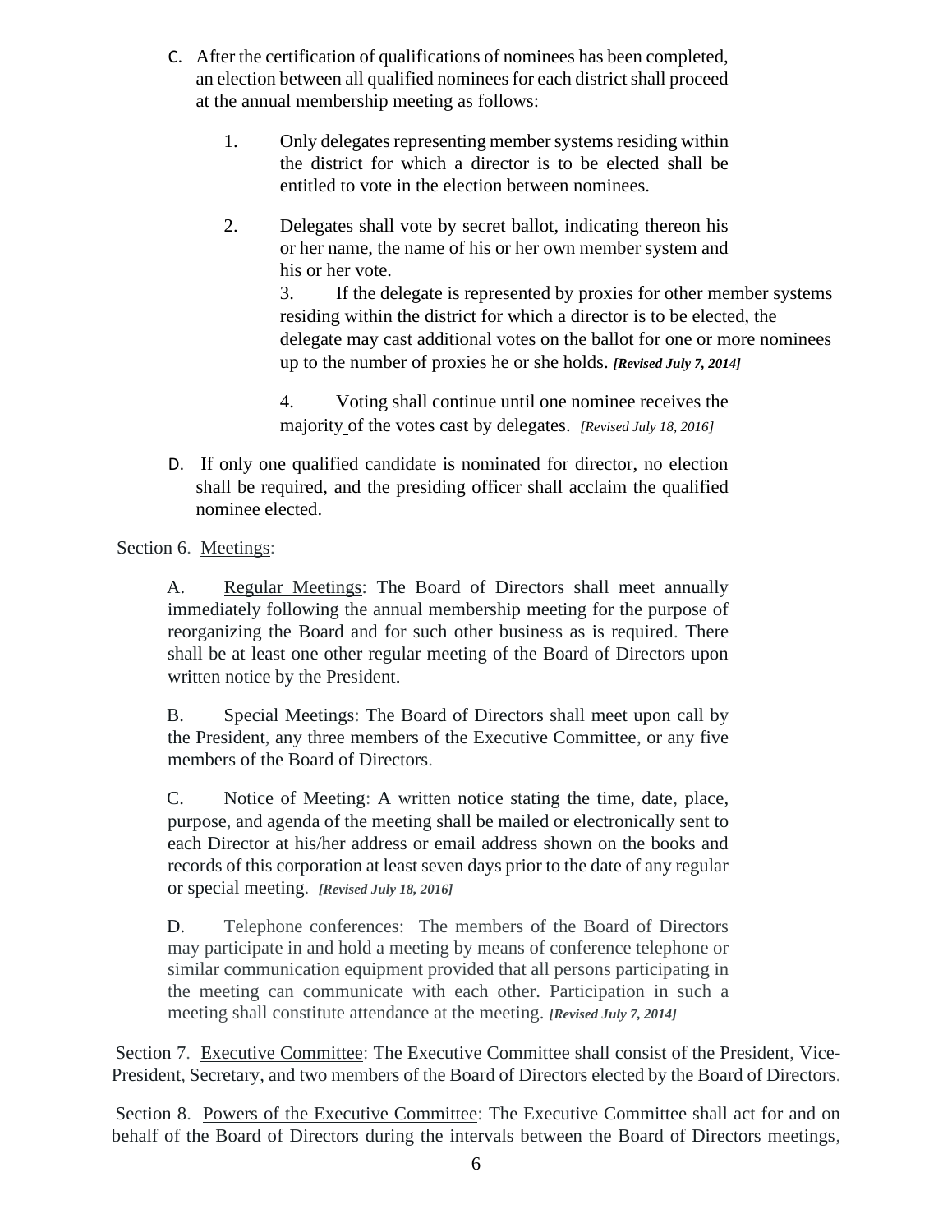subject to established policies of the Board of Directors. All actions of the Executive Committee shall be presented for ratification by the Board of Directors at the next Board of Directors meeting following such action by the Executive Committee.

Section 9.

A. Meetings of the Executive Committee: All members of the Executive Committee shall convene and meet upon call by the President or any three members of the Executive Committee.

*Unless otherwise noted, revised December 12, 1996* 

B. Notice of Executive Committee Meetings: A written notice stating the time, date, place, purpose, and agenda of the meeting shall be mailed or emailed to each Executive Committee member at his/her address or email address shown on the books and records of this corporation at least seven days prior to the date of any meeting. *[Revised July 18, 2016]*

Section 10. Quorum: A majority of the Board of Directors or members of the Executive Committee shall constitute a quorum for the transaction of business at any of their meetings.

Section 11. Compensation: No Director or Executive Committee member of the corporation shall be entitled to any compensation for or in consideration of the execution of his/her duties as a Director or Executive Committee member provided, however, that the actual reasonable expenses of Directors or Executive Committee members incurred in the business of the corporation may, with the approval of the Board of Directors, be paid and/or reimbursed to them.

Section 12. *[Revised July 18, 2016]*

A. Removals: Directors or Executive Committee members may be removed from the Board of Directors or Executive Committee in the following manner:

1. Any member may file charges against a Director, or Executive Committee member by filing them in writing with the Secretary of the corporation. The charges must be accompanied by a petition signed by at least 10% of the members of the corporation. Such charges shall be voted on at a special meeting of the Board of Directors called for that purpose. The Director or Executive Committee member shall be informed, in writing, of the charges and shall have the opportunity to be heard in person and to present witnesses, and the person presenting such charges against him/her shall have the same opportunity. A vote of 2/3's of those present at such Board of Directors meeting shall be required for removal of a Director or Executive Committee member.

2. Board members may be removed from office upon missing three consecutive Board of Directors meetings without requesting and receiving, prior to missing such meetings, approval from the corporation's President*/*Executive Director to miss such meetings. At the next Board of Directors meeting following the third consecutive non-approved missed Board of Directors meeting by a Director ("Absent Director") and after the Absent Director has been given an opportunity to be heard by the remaining Board members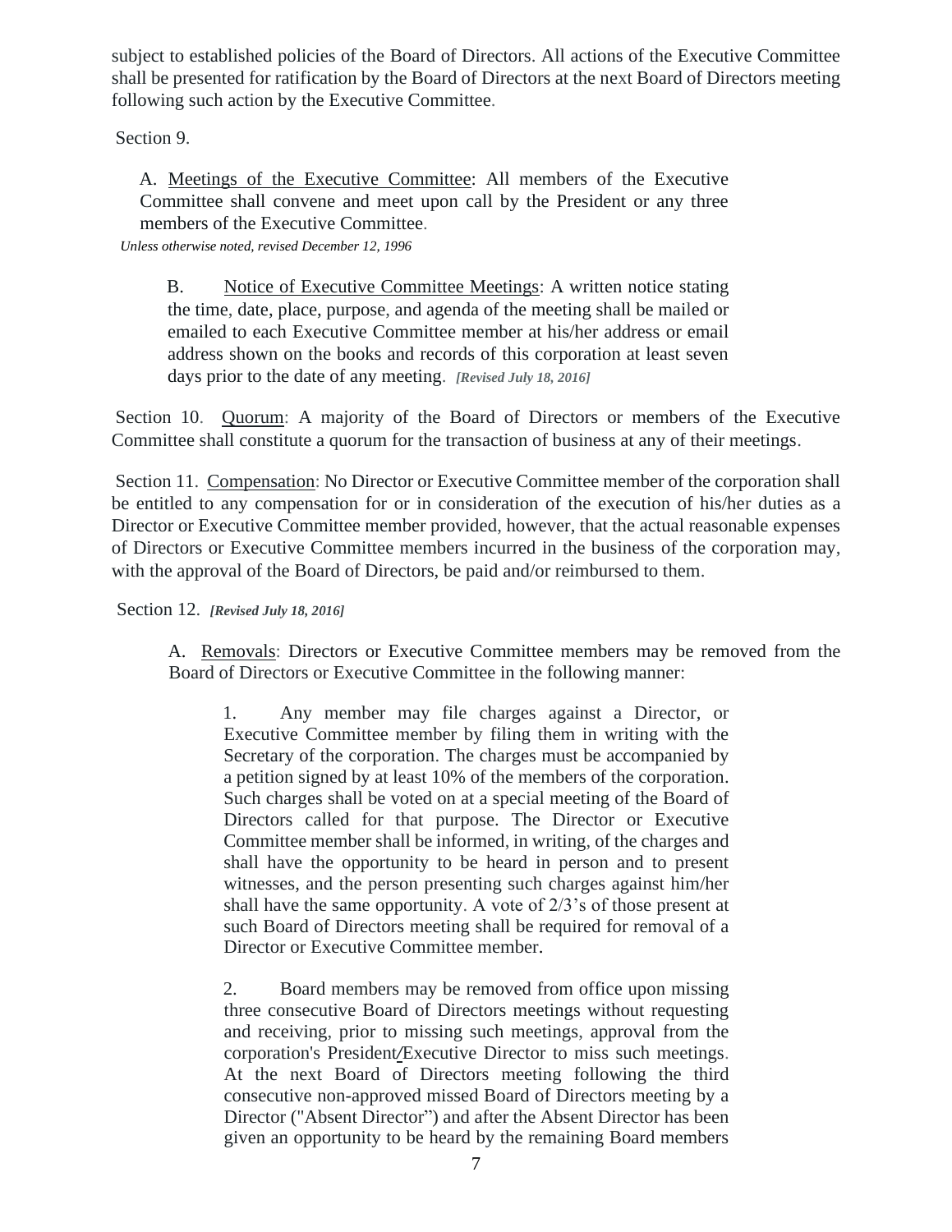in attendance at such meeting, the remaining Board Members in attendance at such meeting shall, by a majority of vote, determine whether or not the absent Director should be removed from the corporation's Board of Directors.

B. Vacancies: In the event of a vacancy in the Board of Directors or Executive Committee *and NRWA Director* by reason of removal as provided in Section 12 of By-Law VII, death, resignation, or otherwise, then and in that event: *[Revised July 18, 2016]*

#### *Unless otherwise noted, revised December 12, 1996*

1. The remaining members of the Board shall appoint a successor who shall serve as a Director until the next regular membership meeting of the corporation, at which time the membership shall elect a Director for the unexpired or new term.

2. The Board of Directors shall elect a successor who shall serve as a replacement member of the Executive Committee *and/or NRWA Director* for the unexpired or new term.

Section 13. Duties of the Board of Directors: The duties of the Board of Directors shall include, without limitation, the following:

- A. To conduct and supervise the affairs of the corporation, including the designation of committees.
- B. To take charge of and be responsible for the property of the corporation and supervise the keeping of systematic records of the corporation's finances and the proceedings of the corporation.
- C. To initiate, supervise, and approve plans and programs designed to achieve the objectives and purposes of the corporation.
- D. To implement policies, programs, or plans adopted at the annual and/or special membership meetings.
- E. To determine policies of the corporation consistent with the objectives and purposes of the corporation as set forth in the Articles of Incorporation and/or By- Laws of this corporation.
- F. To provide for annual and special membership meetings.
- G. To arrange for the annual audit of the corporation by a certified public accountant.

# **BY-LAW VIII: Officers**

Section 1. Number and Election: At *the* annual meeting of the Board of Directors they will elect from the Directors a President, Vice-President, and Secretary-Treasurer. *To serve 1-term which are* 3-years, as terms necessitate. No two officers will be elected from one region.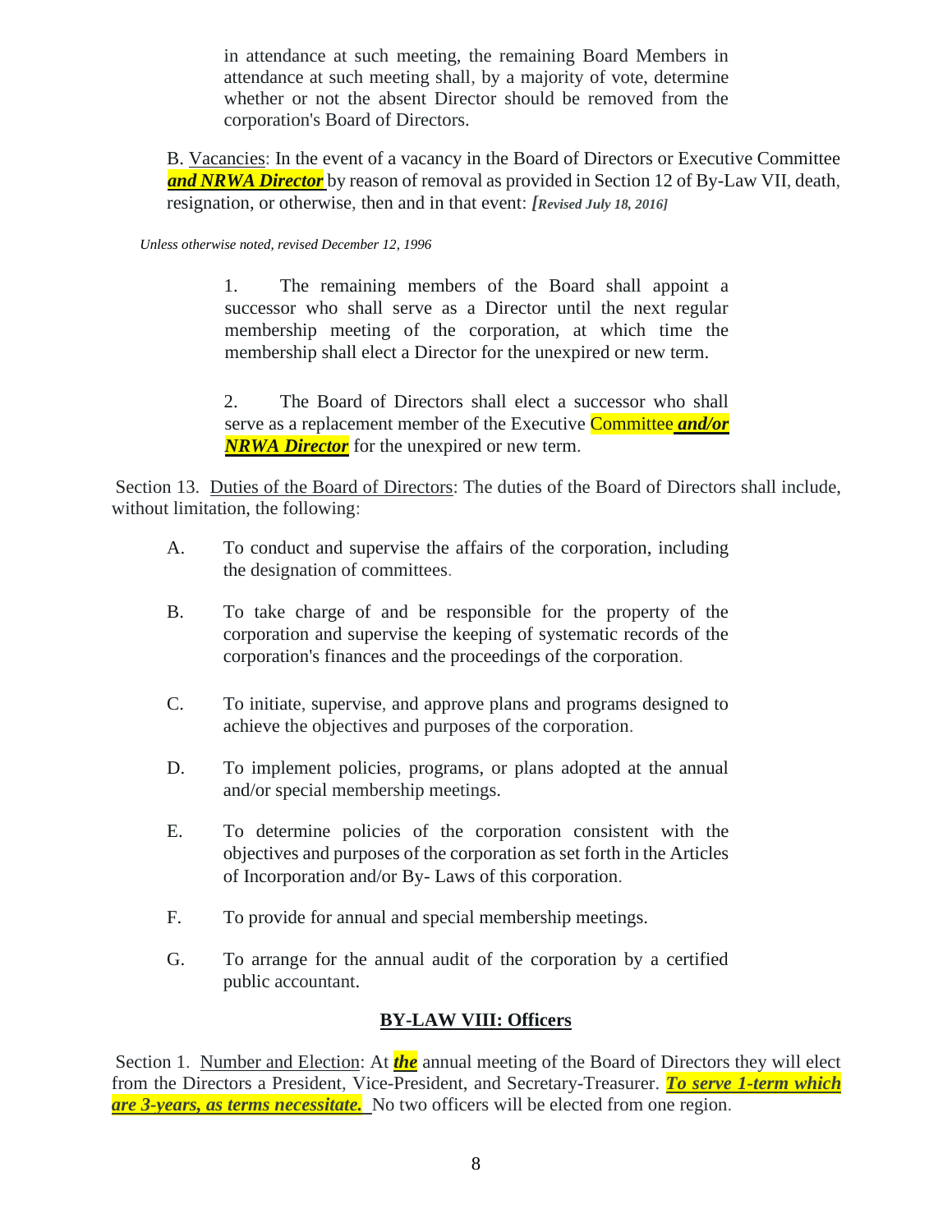No officer shall serve more than three consecutive terms in the same office. Nothing herein shall prohibit candidates for officer positions from seeking re-election after a vacancy of one term and they shall be elected every July. *[Revised July 7, 2014]*

Section 2. President: The President shall preside over all meetings of the corporation, Board of Directors, and Executive Committee, call meetings of the Executive Committee, perform all acts and duties usually performed by an executive and presiding officer, and sign all membership certificates and all other documents as he/she may be authorized to by the Board of Directors.

Section 3. Vice-President: In the absence of the President or in the event of his/her inability or refusal to act/serve, the Vice-President shall perform the duties of the President; and, when so acting, shall have the powers of and be subject to all the restrictions upon the President and shall perform such other duties as from time to time may be assigned to him/her by the Board of Directors.

*Unless otherwise noted, revised December 12, 1996* 

Section 4. Secretary-Treasurer: The Secretary-Treasurer shall:

A. Keep the minutes of the meetings of the members, Board of Directors, and Executive Committee in one or more books provided for that purpose.

B. Ensure that all notices of meetings are given as required by this corporation's Articles of Incorporation and/or By-Laws.

C. Be custodian of the corporation records and of the seal of the corporation and determine the seal is affixed to all certificates of membership and to all other documents the execution of which has been duly authorized in accordance with the provisions of this corporation's Articles of Incorporation and/or By-Laws.

D. Have charge and custody of and be responsible for all funds and securities of the corporation and cause to be maintained a proper record of the receipts and disbursements of the corporation in accordance with good accounting practices.

E. Cause all funds to be deposited to the credit of the corporation and cause the funds of the corporation to be disbursed when such disbursements shall have been duly authorized.

F. In general, perform all the duties incident to the office of the Secretary- Treasurer and such other duties as may be assigned him/her by the Board of Directors.

Section 5. Executive Secretary: The Board of Directors may appoint an Executive Secretary who may be, but who shall not be required to be, a member or employee of the corporation. The Executive Secretary will perform such duties as the Board of Directors may require of him/her and have such authority as the Board of Directors may vest in him/her.

Section 6. Compensation: The President, Vice-President, and/or Secretary-Treasurer shall not be entitled to any compensation for or in consideration of the execution of his/her duties as President, Vice-President, and/or Secretary-Treasurer, provided, however, that the actual reasonable expenses of the President, Vice-President, and/or Secretary-Treasurer incurred in the business of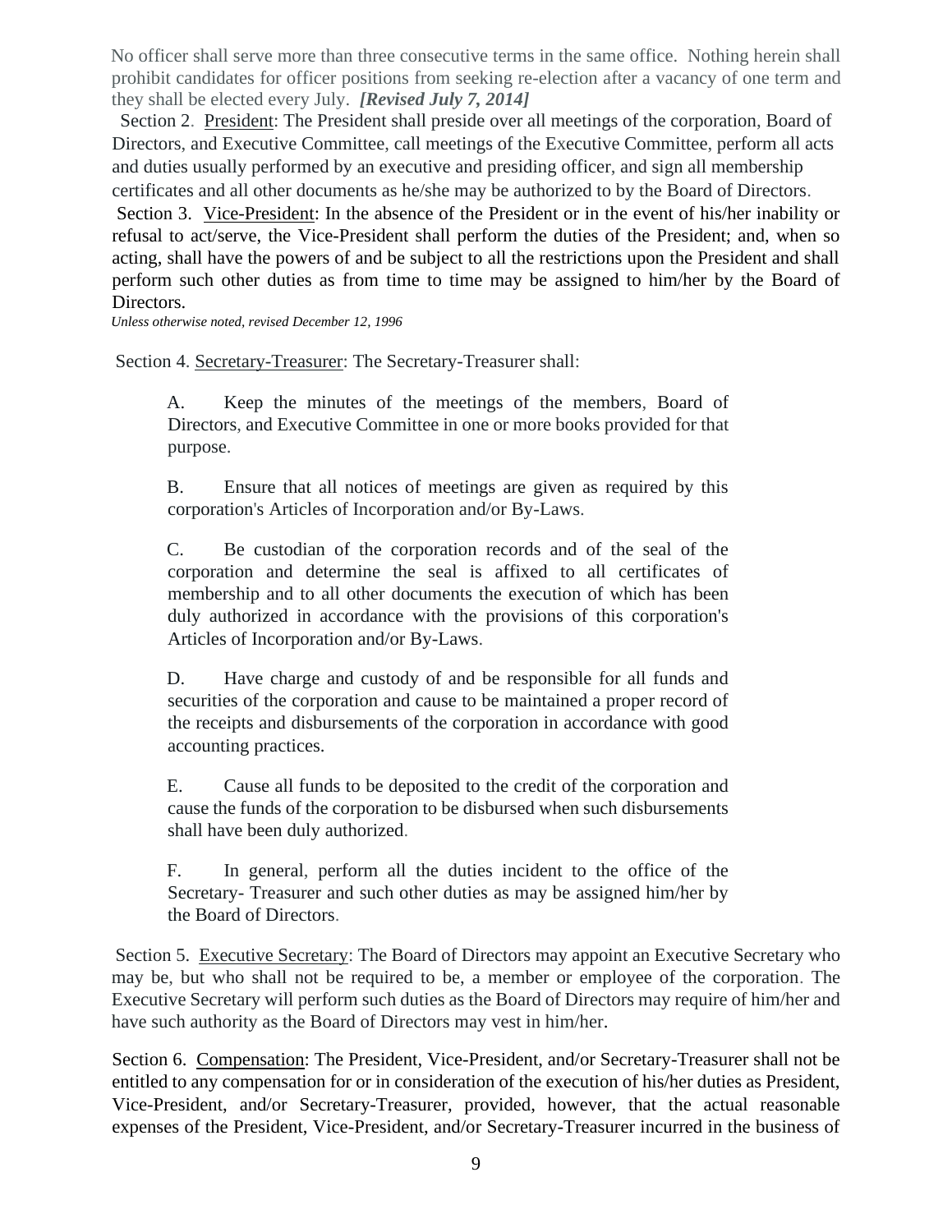the corporation may, with the approval of the Board of Directors, be paid and/or reimbursed to them.

### Section 7. *[Revised July 18, 2016]*

A. Removals: Officers may be removed from the Board of Directors or Executive Committee in the following manner:

1. Any Director may file charges against an officer by filing them in writing with the Secretary of the corporation or, if the charges are filed against the Secretary, the President of the corporation. The charges must be accompanied by a petition signed by at least 25% of the members of the Board of Directors. Such charges shall be voted on at a special meeting of the Board of Directors called for that purpose. The officer against whom charges are filed shall be informed, in writing, of such charges and shall have the opportunity to be heard in person to present witnesses, and the Director presenting such charges shall have the same opportunity. A vote of 2/3's of those present at such Board of Directors meeting shall be required for removal of an officer.

2. Officers may be removed from office upon missing three consecutive Board of Directors meetings without requesting and receiving, prior to missing such meetings, approval from the corporation's President to miss such meetings. At the next Board of Directors meeting following the third consecutive nonapproved missed Board of Directors meeting by an officer ("Absent Officer") and after Absent Officer has been given an opportunity to be heard by the remaining Board Members in attendance at such meeting, the remaining Board Members in attendance at such meeting shall, by a majority of vote, determine whether or not the absent Director should be removed from the corporation's Board of Directors.

B. Vacancies: In the event of a vacancy in an office of the corporation by reason of removal as provided in Section 12 of By-Law VII, death, resignation, or otherwise, then and in that event the remaining members of the Board shall elect a successor who shall replace the absent officer until the next annual meeting of the Board of Directors, at which time the Board of Directors shall elect officers of the corporation as provided in Section 1 of By-Law VIII.

Section 8. Bonding: The Secretary-Treasurer and, when applicable, the Executive Secretary shall be bonded in such sum and with such surety as the Board of Directors shall determine and approve.

Section 9. Reports: The officers of the corporation shall submit, at each annual meeting of the members, reports covering the business of the corporation for the previous fiscal year and showing the condition of the corporation at the close of such fiscal year. The officers shall also submit reports concerning the business of the corporation and showing the condition of the corporation at any other meeting of the membership, Board of Directors, and/or Executive Committee if and when requested to do so by the Board of Directors.